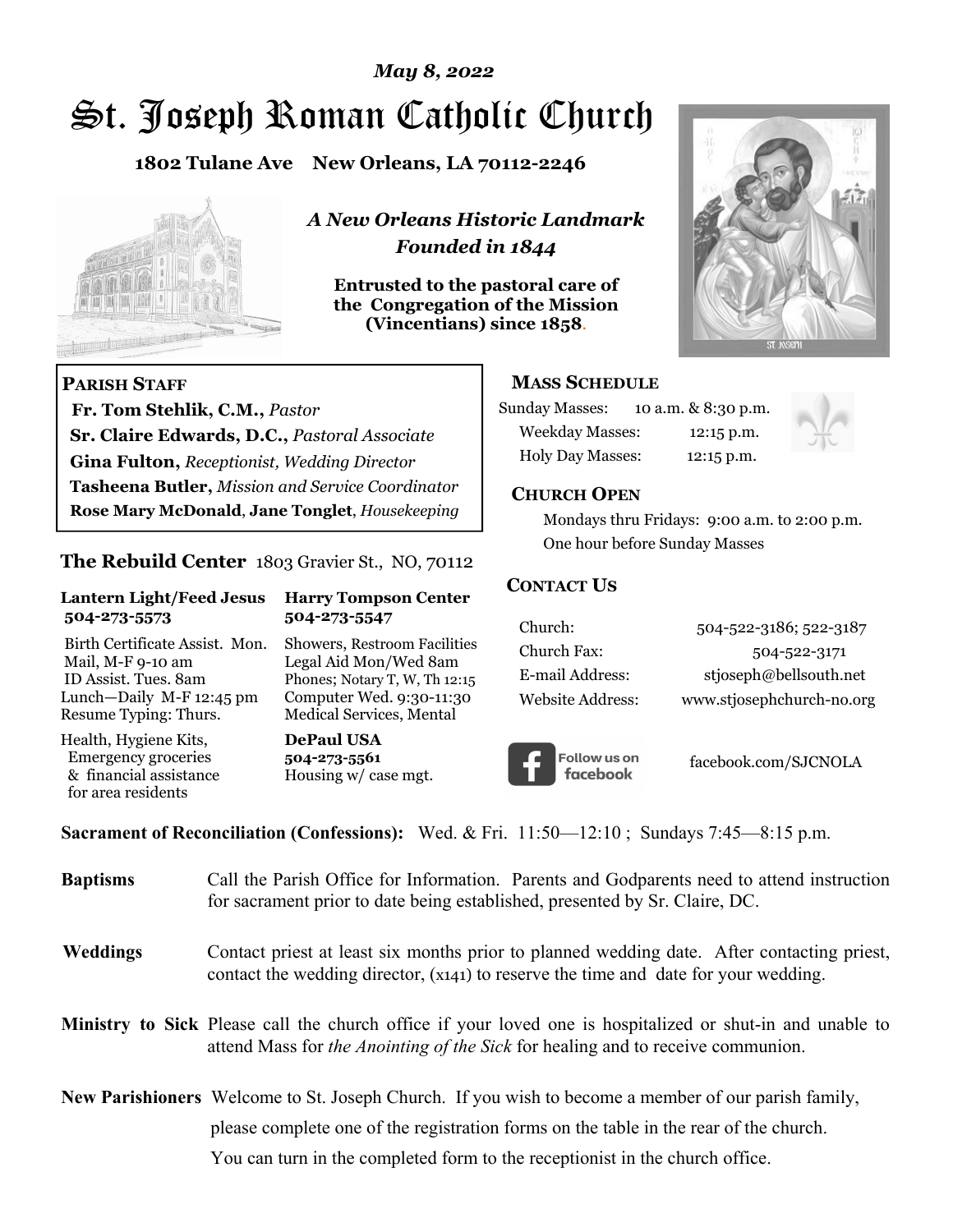# **Fourth Sunday of Easter May 8, 2022**



 **10:00 am** *Rosalie Blady +; Lucy Mac Centilly +*

 **8:30 am Elaine Richards / Agali Landri** *St. Joseph Parishioners and Benefactors* 

| Monday, May 9, 2022-St. Athanasius                                  | <i>Sunday, May 8, One in Faith <math>\#1016</math></i>                   |
|---------------------------------------------------------------------|--------------------------------------------------------------------------|
| $12:15$ pm Jim Butler +                                             | <b>READINGS FOR THE WEEK</b>                                             |
| Tues, May 10, 2022-Ss. Damien & John of Avila                       | Monday: Acts 11:1-18; Ps 42/43; Jn 10:1-10                               |
| 12:15 pm Blaise L. Misse                                            | Tuesday: Acts 11:19-26; Ps 87:1-7; Jn 10:22-30                           |
| Wed., May 11, 2022—                                                 | Wed.: Acts 12:24 - 13:5a; Ps 67; Jn 12:44-50                             |
| 12:15 pm William Butler +                                           | Thurs.: Acts 13:13-25; Ps 89:21-27; Jn 13:16-20                          |
| Thursday, May 12, 2022-St. Nereus & Achilleus, Martyrs              | Friday: Acts 13:26-33; Ps 2:6-11ab; Jn 14:1-6                            |
| 12:15 pm Mary J. Butler +                                           | Saturday: Acts 1:15-17; Ps 113:1-8; Jn 15:9-17                           |
| Friday, May 13, 2022—Our Lady of Fatima<br>12:15 pm In Thanksgiving | Acts 14:21-27; Ps 145:8-13;<br>Sunday<br>Rv 21:1-5a; Jn 13:31-33a, 34-35 |

#### **YOUR PRAYERS ARE ASKED FOR THE FOLLOWING PARISHIONERS , WHO ARE IN NEED OF HEALING:**

 Beatrice Augustin, Anthony Blaise, Clarke Bordelon, Lawrence & Mamie Brown, John & Cindi Caron, Ellen Carty, Sue Dakote, Gretchen Delo, Joyce Delo, Albert Evens, John & Kathleen Gebbia, John & Sylvia Powell, Joseph Delay, Terry Eggleston, Linda Elwood, Francis Frught, Heather Faircloth, June & Mark Eiserloh, Frances Fiegler, Shirley Gaither, Nancy Hale, CHF, Roselyn Hansen, John Hakanson, Sarah Hollier-Watkins, Jim Karam, Bill Kroetz, Nowell Lacking, Ken & Bette Kussman, Landy Lanza, James Leung, Gerard Vallet, Albert Evens, Troy Martinez, Karen McCoy, Donna Moore, Frank Morales, Maura O'Donovan, CHF; Mark Owen; Joyce Randolph, Tina Roderfeld, Bernie Saul; Julius Saul; Pippy Sanders, Niru Santos, Anthony, Donnie and Jennie Satcher, Louise Sonnier, Mel & Gaspar Schiro; Theard Simms, Virginia Stehlik, Diedra Steibing, Malcolm Taylor, Jane Tonglet, Fritz Tripkovich, Corliss Truhill, Georgiana Prevost, Martha A. Treen, Marion Vaughn, Gerard Vallet, Warren Webster, Ozzie Welch, Mary Willis, Lynn Williams, Billy & Gladustine Windham.

Please pray for **David Michael Doyle**, **Cory Paul Ford**, **Long Thanh Pham** and **Kevin Alden Seay** who will be ordained to the Transitional Diaconate for the Archdiocese of New Orleans., and **Jude Tadeo** for the Archdiocese of Tororo.

Also, remember in your prayers, **Joseph Alfonse DiMaggio, III**, **Andy Gil Gonzalez**, **Lennin Arroyo Martinez**, **Jeffrey Austin Merritt**, **William Patrick Mumphrey** and **Kesiena Dennis Obienu** who will be ordained as priest for the Archdiocese of New Orleans on Saturday, June 4, 2022 at 10:00 a.m. at the St. Louis Cathedral.

## Mother's Day

To describe my mother would be to write about a hurricane in its perfect power. *Maya Angelou*

Mothers are like glue. Even when you can't see them, they are holding the family together. *Susan Gayle* 

If love is as sweet as a flower then my mother is that sweet flower of love. *Stevie Wonder* 

Motherhood: All love begins and ends there. *Robert Browning* 

Mothers hold the hands of their children for a short while, but hold their hearts forever*. Unknown*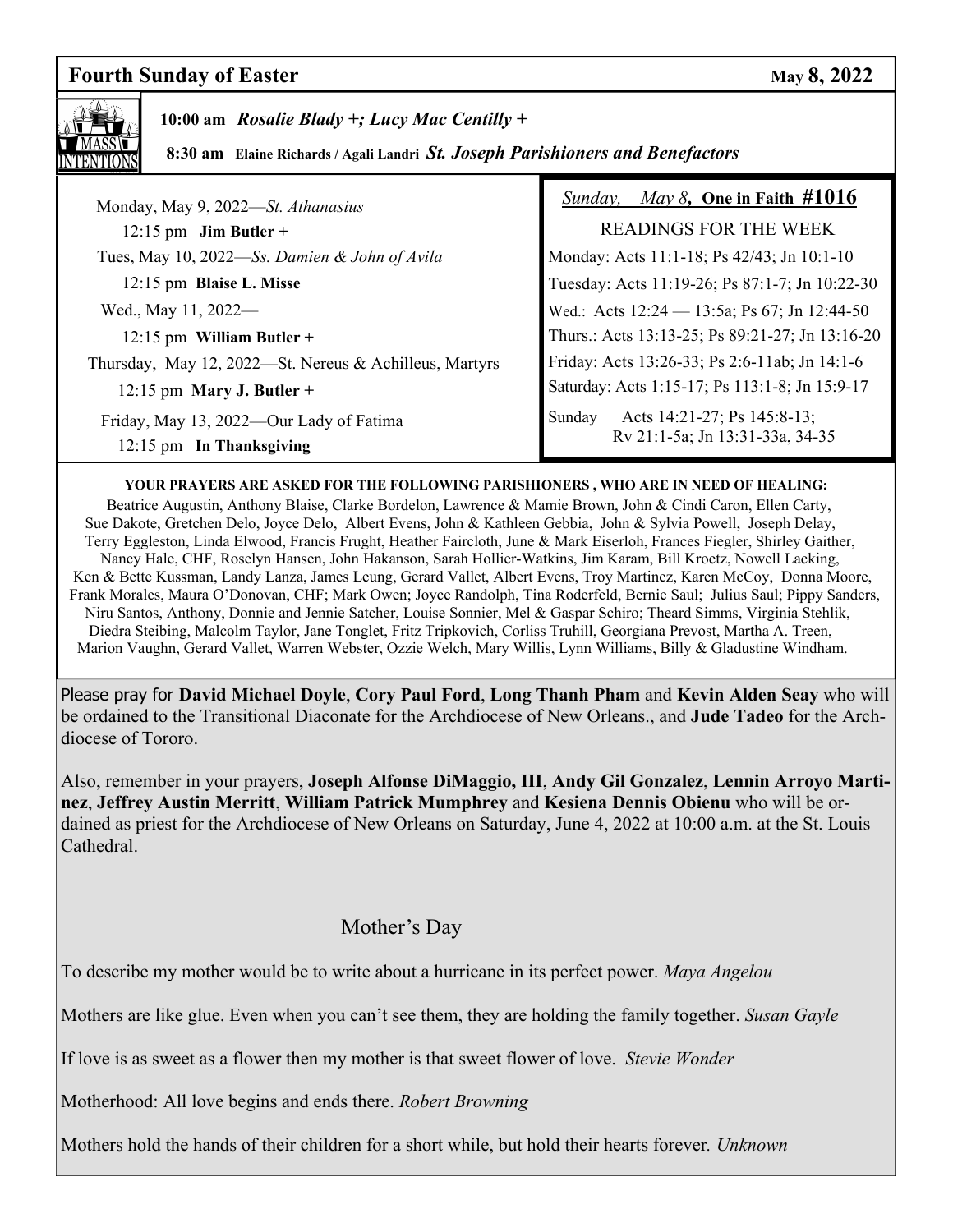"**Worthy is the Lamb that was slain to receive wisdom and strength, honor and glory and blessing**." *— Rev. 5:12* Congratulations to the Recently Confirmed **TREASURE & STEWARDSHIP Aiden Schwartz May 1, Parish..…..….…\$3,308.00 Gabriel Schwartz Capital Campaign……. \$2,185.00 Na'tyri Johnson** the Doly Spirit

The Good Shepherd special second collection to help support the medical and retirement expenses of our diocesan priests. This collection is scheduled for this weekend of May 7-8, 2022.

Rededication of the renovated St. Roch Chapel at St. Roch Cemetery in New Orleans will take place at 10:00 AM on Saturday, May 14, 2022.



## **TODAY'S READINGS**

**First Reading** — The Jews angrily reject Paul and Barnabas' preaching. They then turn their energies to the Gentiles (Acts 13:14, 43-52).

**Psalm** — We are his people, the sheep of his flock (Psalm 100).

**Second Reading** — John envisions a great white-robed multitude standing before the throne and before the Lamb. (Revelation 7:9, 14-17).

**Gospel** — My sheep hear my voice; they follow me. I give them eternal life (John 10:27-30).

## **A FORETASTE OF PARADISE**

Throughout Easter Time, the Church rejoices with Jesus, risen from the dead. Our readings on this Fourth Sunday of Easter celebrate our instinct to come together in joy, worshiping in church. While private prayer nourishes our individual relationship with the Lord, community prayer is a foretaste of paradise. The book of Revelation depicts a "great multitude" worshiping God "day and night in his temple." Our churches on Easter Sunday often reflect this happy multitude, filling the pews to bursting. Four Sundays into the festive season, we are encouraged to keep praising God together. In the Acts of the Apostles, Paul and Barnabas demonstrate their instinct to worship with their faith community each Sabbath, dutifully taking their seats in the synagogue. In the Gospel, Jesus calls us his sheep and reminds us why coming together as a flock is so important: uniting in community, we imitate the unity of God.

# **Pope Francis'** *May* **Intention**

**Faith-Filled Young People** We pray for all young people, called to live life to the fullest; may they see in Mary's life the way to listen, the depth of discernment, the courage that faith generates, and the dedication to service.

#### **SANCTUARY CANDLE AND MASS INTENTIONS**

 The Sanctuary Candle this week is in memory of **Cornelio Gaas.** To reserve the Sanctuary Candle in memory of someone or a special intention, call the church office (504-522- 3186). The offering is \$15 for one week. The offering for Mass intentions is \$5.00.

#### **CHARTER FOR THE PROTECTION OF CHILDREN AND YOUNG PEOPLE**

In response to the Charter for the Protection of Children and Young People from the United States Conference of Catholic Bishops, the Archdiocese of New Orleans continues to make the Hot Line available for anyone who has been hurt or sexually abused by anyone who works for the Church. The Hot Line continues to be available; the number is (504) 522-5019. In continuing our commitment to support and to heal, we invite and encourage individuals who have been hurt or sexually abused recently or in the past by clergy, religious or other employees of the Archdiocese to call our Hot Line and your message will be received confidentially by a mental health professional. Anyone can make a direct call during regular business hours to the Victims' Assistance Coordinator at (504) 861-6253.